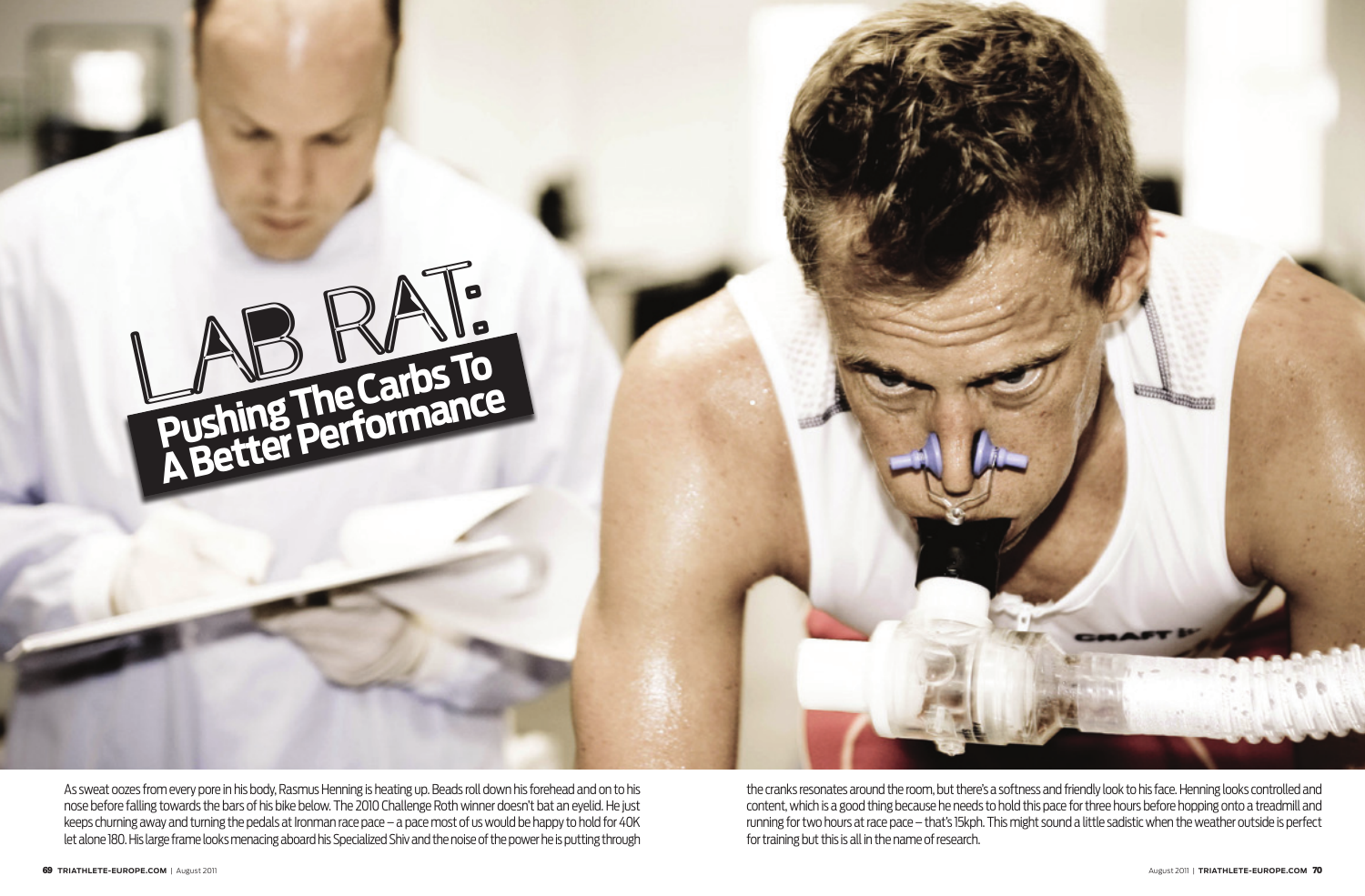High5, who sponsor Henning and Ironman world record holder Marino Vanhoenacker, has been conducting research into carbohydrate uptake in their two worldclass athletes. The nutrition company employed the services of Dr Justin Roberts, a senior lecturer and researcher at Hertfordshire University, to look into increasing the percentage of carbohydrates in their drink and seeing the effects. Potentially they could increase fuel intake, which in the latter stages of the race could mean the difference between winning and second place, or it could result in stomach upsets and vomit.

Roberts explained: "What we're trying to establish is the effect of using a higher ratio of carbohydrates than these world class athletes are used to. We want to establish whether firstly they can tolerate the high numbers of carbohydrates per hour and secondly how much they're oxidising.

"What I mean by oxidising is how much of the carbohydrate–the sugar–in the drink they are actually using. We can measure their total oxidisation and can also assess how much of the sports drink they're oxidising. Ideally we're trying to push the boundaries here."

For this experiment, Roberts, who's no stranger to endurance events himself (see box), looked into what Henning was using pre-testing, which was about 80- 90g of carbohydrate per hour. Based on this, Roberts upped his intake by 25 per

## **CAFFEINE**

cent to 120g per hour. For the test, the drink was based on a 10 per cent solution, so Henning was drinking 1.2 litres per hour. Water was also available if Henning felt thirsty and needed further hydration or because he wanted to dilute what was sitting in his stomach.

Roberts said: "The drink we are using is commercially available High5 Energy-Source Plus. This uses a maltodextrin which is a glucose polymer–essentially lots of sugar–which is absorbed through the gut wall via different mechanisms to glucose, therefore he should be able to absorb and use more. We also know small doses of caffeine can help with the uptake of carbohydrate too. This is not the big hit that some might use at the latter stages of a race. It's not about a mental stimulus."

Traditionally, most energy drinks used maltodextrin as the main source of carbohydrate, so based on High5's theory you were limited as to the number of grammes you could digest per hour. This was thought to be around 60g per hour. High5 found the addition of fructose which is absorbed in a different way allows for an additional 30g of carbohydrate per hour. Naturally this will vary from person to person and how their body works.

This all sounds simple enough but it wasn't quite that simple for human guinea pig Henning. He was told to cut out all energy products in the days leading up to the lab test and was told to avoid foods high in C4 carbohydrate– mainly sugar and plant based foods. Henning also had to perform a depletion training session a couple of days before testing. This involved a two to three hour intense training session at 80-90 per cent of maximum heart rate. The aim of this session is to be glycogen depleting, to empty any glycogen stores.

If this wasn't enough Henning was told to fast after his evening meal the night beforehand, which meant no breakfast. It might not sound that tough but these world class Ironman athletes eat a lot. We have seen Henning eat and know he would have been feeling wobbly before he even kicked his leg over the bike.

The testing itself started with a standardised health screen, checking of body composition and looking at related resting measurements. After a further 10 minutes of rest a baseline respiratory, heart rate and blood lactate were taken. This was followed by a 10 minute warm up on the Computrainer Prolab bike ergometer rig. From here



Henning had the pleasure of pedalling for three hours at race pace.

During the first two hours measurements were taken at 30 minute intervals. These tests included collection of expired air using a gold standard Douglas bag method. From here samples of expired air were taken into the tube to be sent for analysis which will then be used in the calculation of carbohydration use (referred to as exogenous carbohydrate oxidation rates in grammes per minute).

The expired air from the bag was also assessed for other respiratory parameters including minute ventilation, oxygen and carbon dioxide utilisation. These were then used for assessment of total carbohydrate and fat oxidation rates. Blood lactate tests continued throughout too. After two hours of pedalling, measurements were taken at 20 minute intervals for the final hour of the bike.

During the bike Henning looked consistently strong and unfazed riding indoors despite having various tubes put into his mouth and blood pricked from his fingers every half an hour. During those three hours he consumed only 1.2 litres of the 10 per cent High5 EnergySource Plus per hour without the need for additional water.

Following the bike testing, Henning was allowed a couple of minutes rest but being a triathlete he wanted to hop straight onto the treadmill and get







Triathletes can use caffeine in two ways. The first is with a higher dosage aimed to provide a mental stimulus and can help to mask the pain. This is best used either at the start of a short race or the latter stages of a longer event. The second is in a smaller dosage - like the solution used by Henning - to help with carbohydrate uptake and can be taken throughout.

Roberts said: "The lower levels of caffeine only help with carbohydrate uptake. If athletes want the mental stimulant, as many do in the latter stages of a long race, then they will probably want to take on a drink or gel with a high level of caffeine at that stage. The amount in these drinks is enough to help with the carbohydrate pick up only. People can use a tablet or drink cola if they need a mental stimulant."